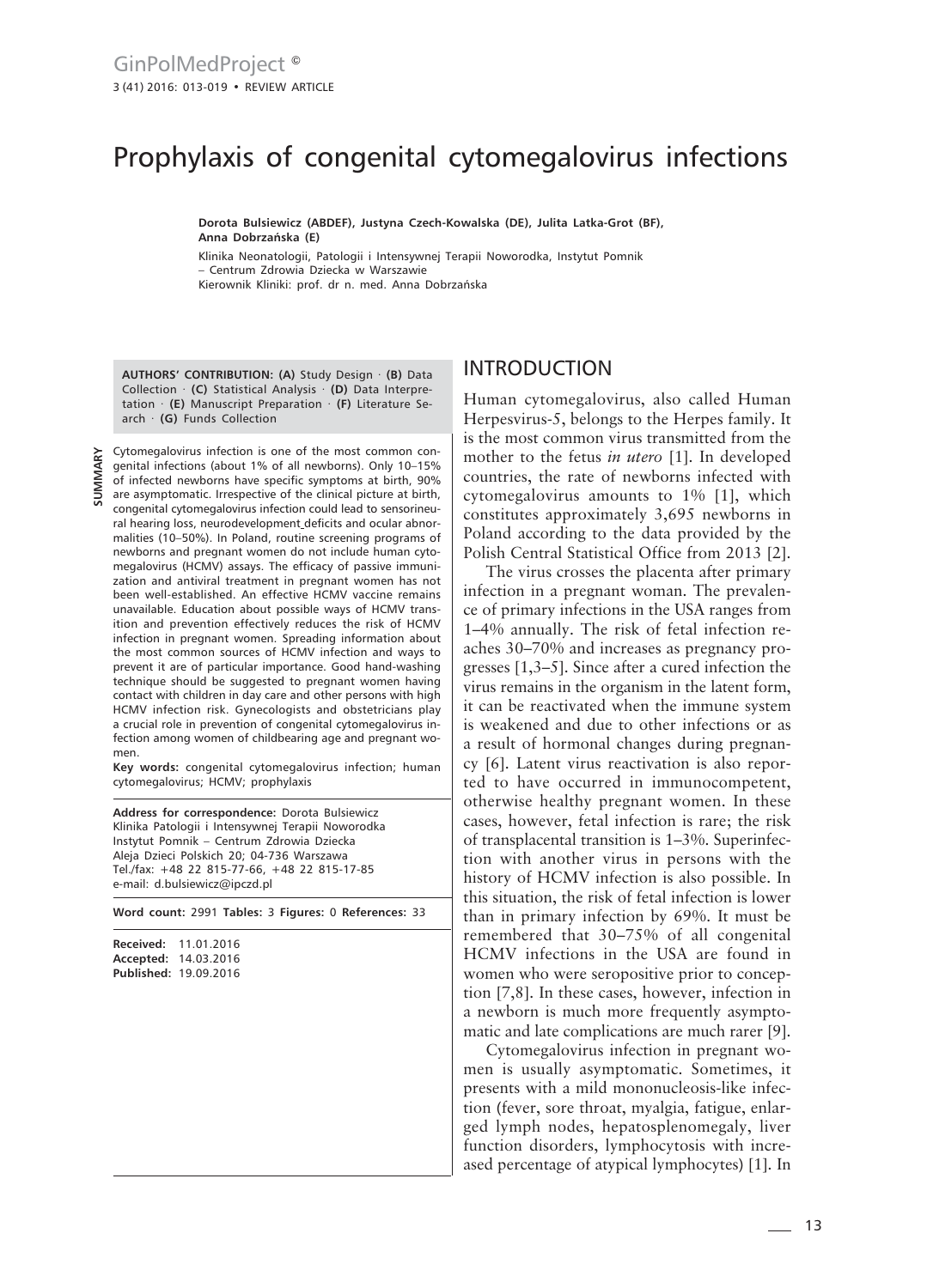congenital infections, the disease is asymptomatic in most patients (85–90%), with no symptoms either in the prenatal period or after birth. The remaining 10% of newborns present with signs and symptoms specific for congenital HCMV infection, including: petechiae, thrombocytopenia, neutropenia, hypertransaminasemia, cholestasis and prolonged jaundice, hypotrophy, neurological signs (muscle tone disorders, convulsions, microcephaly), hypoacusis or chorioretinitis. Abnormalities indicating fetal HCMV infection can be noticed even during pregnancy in an ultrasound scan (Tab. 1) [1,6]. It must be remembered, however, that the sensitivity of prenatal ultrasound as a method to diagnose congenital cytomegalovirus infection is relatively low (8–14%) [1]. Moreover, HCMV infection in a pregnant woman can lead to miscarriage or pre-term birth.

Inflammation and fibrosis of the placenta play a significant role in the pathogenesis of congenital cytomegalovirus infection. This results in relative hypoxia, disorders in fetal nutrition and is responsible for clinical signs, such as: intrauterine growth retardation, hepatosplenomegaly, thrombocytopenia, petechiae and compensatory placental overgrowth [1,10]. Irrespective of whether or not infected newborns present with signs and symptoms at birth, they are at risk of late complications, including: progressive sensorineural hypoacusis or hearing loss, amblyopia, psychomotor or mental retardation and epilepsy. The risk reaches 25% in asymptomatic children. As for symptomatic congenital HCMV infection, and when causal treatment is not implemented, these complications develop in 90% of cases [1,11]. Due to significant adverse effects of antiviral medications, neonates and newborns deemed eligible

for treatment present with symptomatic congenital infection with central nervous system involvement, hypoacusis, chorioretinitis or a septic course of the disease. It has been demonstrated that therapy significantly reduces the risk of hypoacusis or hearing loss and (according to certain authors) neurodevelopment deficits (to a certain degree) [12,13].

# HCMV INFECTION PREVENTION IN WOMEN OF CHILD-BEARING AGE

American (Jeon et al.) and French studies (Cordier et al.) have shown that knowledge about cytomegalovirus infection in the population of women of child-bearing age is insufficient [14,15]. Only 22% of American and 60% of French respondents stated that they had heard of congenital cytomegalovirus infection before. For comparison, 98% knew about the risk carried by human immunodeficiency virus (HIV) even though it is much rarer in newborns [14,15] (Tab. 2). A higher rate of awareness in French women probably resulted from certain preventive measures undertaken (74% of women who were informed about cytomegalovirus infection during a medical appointment vs 34% of French women in whom such actions were not conducted) [15].

Women are not aware of dangers associated with congenital cytomegalovirus infection. Most of them possess no knowledge about the risks connected with such an infection, routes of infection or preventive measures [7,14]. Education is essential, particularly among seronegative women. According to the guidelines of the American College of Obstetricians and Gynecologists, information provided by gynecologists

| . Symptoms of congenital cy-             | Organ                 | Symptom                                                                                                                          |
|------------------------------------------|-----------------------|----------------------------------------------------------------------------------------------------------------------------------|
| alovirus infection in the pre-<br>period | Skin, pleural cavity  | Generalized edema                                                                                                                |
|                                          | Liver                 | Hepatomegaly, calcifications                                                                                                     |
|                                          | Spleen                | Splenomegaly, calcifications                                                                                                     |
|                                          | Digestive system      | Intestinal inflammatory edema, hyperechogeni-<br>city of intestinal wall, calcifications                                         |
|                                          | <b>CNS</b>            | Periventricular calcifications, callosal agenesis,<br>schizencephaly, cerebellar hypoplasia, microce-<br>phaly, ventriculomegaly |
|                                          | Cardiovascular system | Congenital cardiac defects                                                                                                       |
|                                          | Placenta              | Inflammatory edema, placental overgrowth                                                                                         |
|                                          | Other                 | Intrauterine hypotrophy, prematurity, polyhy-<br>dramnios                                                                        |
|                                          |                       |                                                                                                                                  |

**Tab. 1** tomeg natal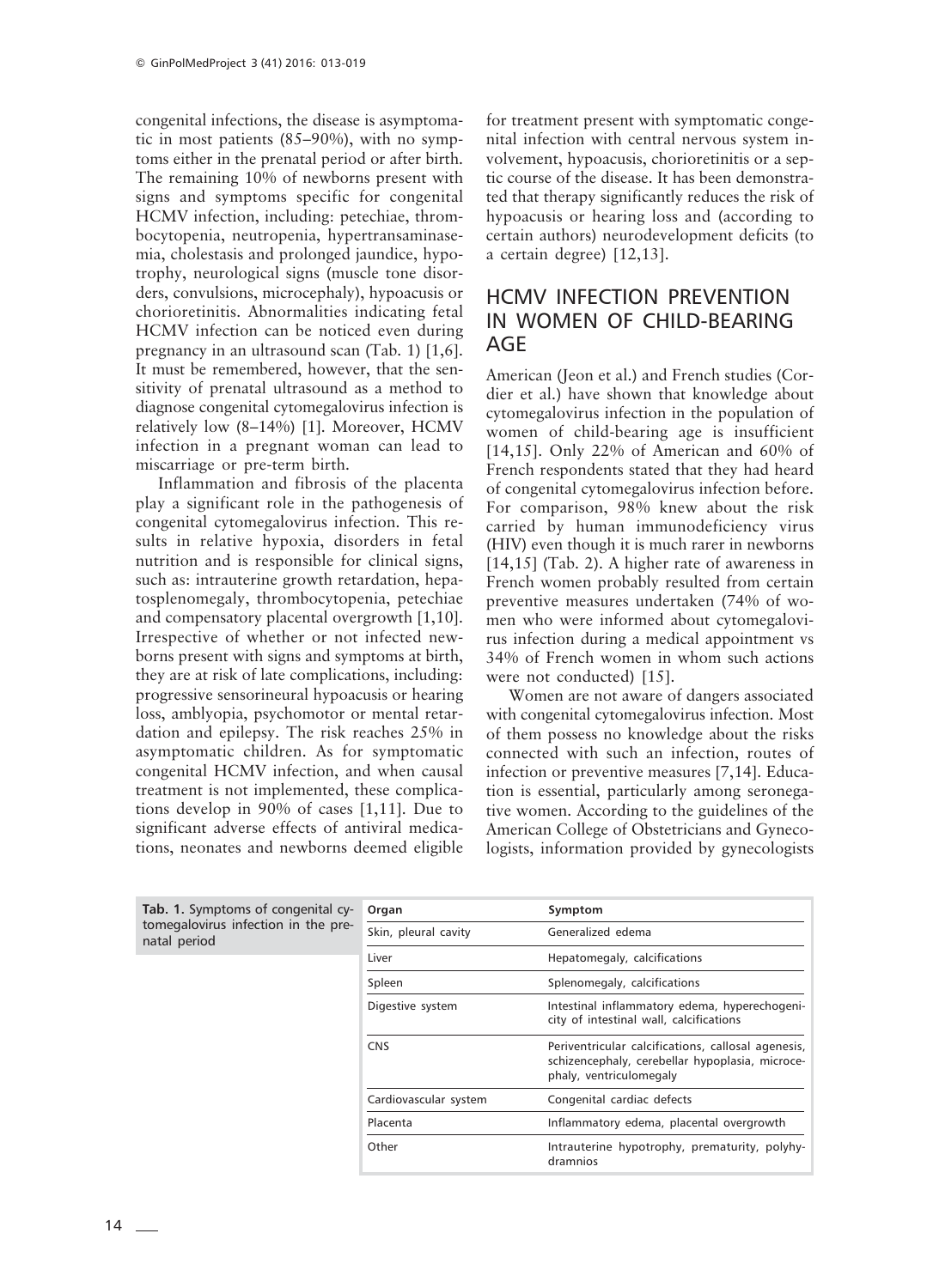to women of child-bearing age and pregnant ones plays a major role. French studies have shown that instructing patients about the necessity to observe hygiene occurred effective in a reduction of HCMV infection in a group of pregnant women [16,17]. It is therefore justified to increase awareness of cytomegalovirus infection among doctors attending patients of child-bearing age (internists, gynecologists), which might facilitate prophylaxis in this group of patients [7].

# SOURCES OF INFECTION AND PRIMARY PREVENTION

Humans are the only carriers of cytomegalovirus. Infection takes place via exposure to blood, body fluids (saliva, tears, milk) and excreta (urine) [1]. The main sources of infection for pregnant women are children aged 1–4 years. It has been proven that children at day care catch primary infections much more frequently than those remaining at home [11]. Due to contact with peers, sharing toys and the lack of or limited hygiene, the risk of a horizontal infection is the highest in this age group. At this age, the duration and quantity of copies of the virus excreted in urine and saliva can be considerably higher than in infancy or in older children [6,11]. Viruria can last even 42 months post-infection [1]. Pregnant women should observe hygiene principles, including hand

washing after changing diapers or wiping the child's nose, avoiding kissing children on the mouth, licking their pacifiers, sharing food, drinks or towels and sanitary articles (such as a toothbrush) (Tab. 3).

A child infected with HCMV constitutes a much greater risk to his or her mother than to medical staff. This is apparently associated with sanitary regime observed by health care workers (hand disinfection, avoiding contact with body fluids and excreta). Annually, at least 50% of primarily seronegative mothers of children attending day care undergo seroconversion [1]. Moreover, the possibility of transmitting infection between adults must also be taken into account. In this case, saliva, vaginal secretions and sperm constitute the greatest threat. Women get infected during intercourse, kiss or oral sex. Therefore, limiting sexual interaction with new partners during pregnancy and using condoms seem indicated. Intercourse with one's permanent partner is not a significant risk factor since the partner's serological status is probably identical to that of the pregnant woman. Only 20% of seronegative women have been observed to have seropositive partners [6]. An increased risk of congenital HCMV infection more frequently concerns children of young women (<25 years of age), multiparous women, women with multiple sexual partners, of low socioeconomic status and belonging to national minorities [19,20]

| Tab. 2. Knowledge of some chil-                                                                                                                                                                                                                       | Disease entity                                                                                                                                                                                                              | (%)                                    |
|-------------------------------------------------------------------------------------------------------------------------------------------------------------------------------------------------------------------------------------------------------|-----------------------------------------------------------------------------------------------------------------------------------------------------------------------------------------------------------------------------|----------------------------------------|
| dhood illnesses among women of<br>childbearing age (following Know-<br>ledge and awareness of congenital<br>cytomegalovirus among women"<br>(Jiyeon J. Infect. Dis. Obstet. Gyne-<br>col. 2006, Volume 2006, 1-7) in<br>the author's own modification | Congenital cytomegalovirus infection<br>Parvovirus B19 infection<br>Congenital toxoplasmosis<br>Congenital rubella syndrome<br>Beta-hemolytic streptococcus (GBS) infection<br>Spina bifida<br>Fetal alcohol syndrome (FAS) | 22<br>32<br>37<br>53<br>59<br>76<br>83 |
|                                                                                                                                                                                                                                                       | Sudden infant death syndrome<br>Down syndrome<br><b>HIV/AIDS</b>                                                                                                                                                            | 94<br>97<br>98                         |

**Tab. 3.** Recommendations of Centers for Disease Control and Prevention for reducing the risk of HCMV infection in pregnant women [18] (author's own modification)

#### **Recommendations for reducing the risk of CMV infection**

- 1. Wash hands frequently with soap for 10–20 seconds, especially after: • changing diapers;
	- feeding;
	- wiping oral cavity of drooling children;
	- wiping children's nose;
	- handling children's toys.
- 2. Avoid sharing everyday articles (towels, toothbrushes, dishes, eating utensils) with young children.
- 3. Avoid sharing food and drinks with young children.
- 4. Do not put children's pacifier to the mouth.
- 5. Avoid kissing children on the mouth and other contact with saliva.
- 6. Clean toys and furniture that come into contact with children's urine or saliva.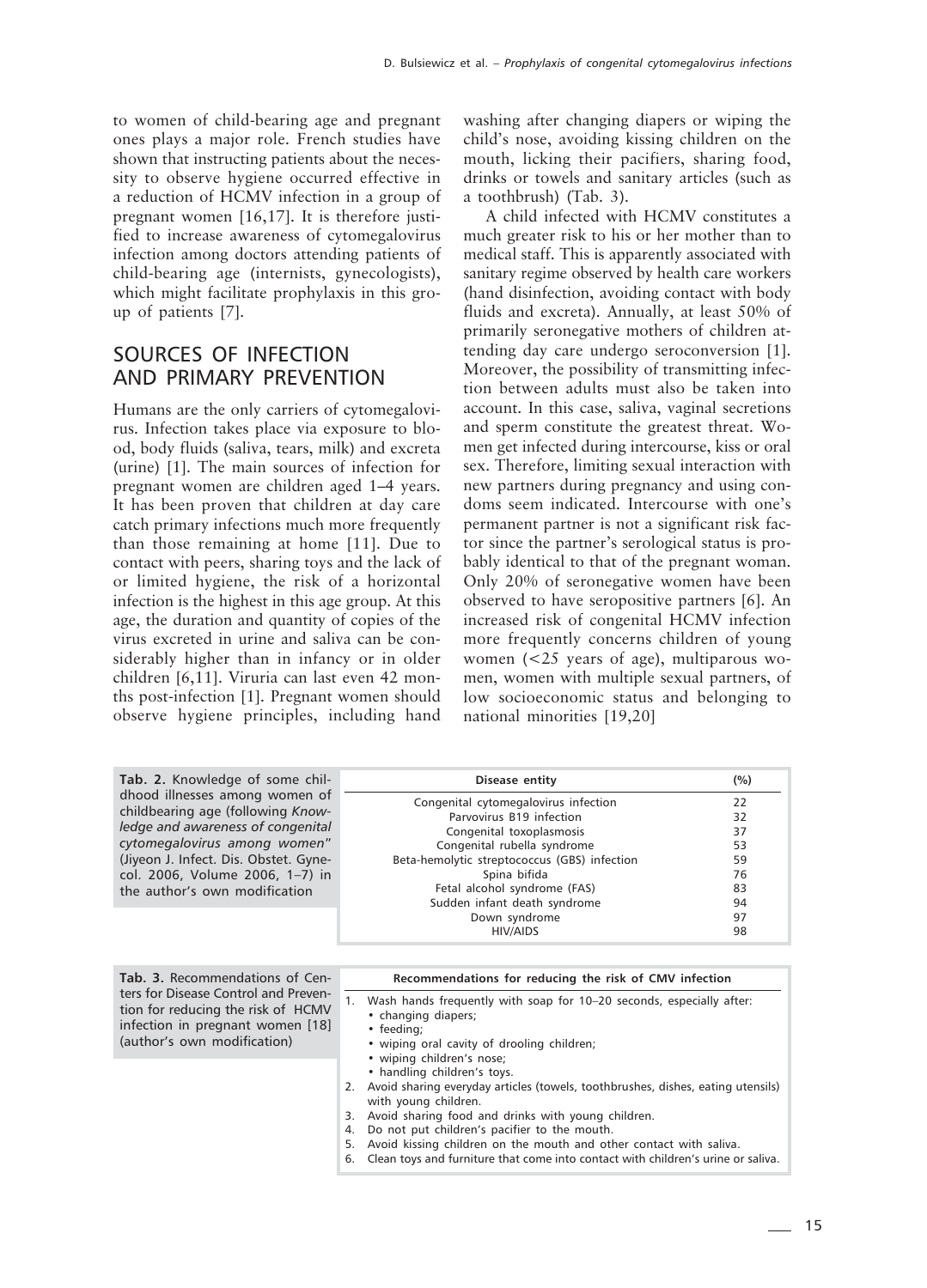In a Polish study, it was confirmed that young women (<20 years of age), uneducated ones and multiparous women are at an increased risk of cytomegalovirus infection during pregnancy. Neither profession (contact with children) nor income status were found to affect HCMV infection, which could result from a non-representative group of respondents [21].

## DIAGNOSIS IN PREGNANT WOMEN

At present, routine screening programs of pregnant women for cytomegalovirus are not recommended in most countries in the world, including Poland [1,4,5,22]. The prevalence of the virus in the population (62% of seropositive women of child-bearing age in Poland) is associated with a relatively low risk of primary infection during pregnancy (1–4% of pregnant patients annually in the USA) [6,21]. However, ruling out primary active infection in a pregnant patient does not exclude fetal infection (possible reinfection, reactivation of infection). Moreover, asymptomatic or oligosymptomatic disease in immunocompetent adults is also a challenge. It must be underlined, however, that only a diagnostic process conducted in a pregnant patient makes it possible to make an early diagnosis in a newborn and conduct subsequent monitoring, even if he or she presents no symptoms at birth.

In everyday practice, a question arises: when to implement diagnostic measures in a pregnant patient? It seems that symptomatic HCMV infection in a pregnant woman and abnormalities seen on fetal ultrasound have the most significant predictive value of congenital cytomegalovirus infection [5,22]. Interpretation of serological tests is usually difficult. Maternal HCMV infection is certain if seroconversion is detected during pregnancy or if IgM antibodies are present with a low IgG avidity index [5,22, 23]. According to Lazzarotto et al., IgG avidity assays prior to week 18–20 of gestation are characterized by 100% of sensitivity for HCMV infection. After this period, sensitivity declines to 62% [23]. It is therefore concluded that low avidity does not always mean a recent infection and a high index does not always rule it out [1,6]. Moreover, significant increases in IgG concentrations (3- or 4-fold) can indicate activation of the maternal immune system in response to the virus. It must be remembered, however, that maternal infection does not necessarily entail fetal infection. Other data, such as: IgG antibody titer or the presence of only

IgM antibodies, do not allow unequivocal conclusions to be drawn. IgM antibodies can persist in the serum for several months post-infection (up to 6–9 months), but their presence can also result from reactivation of a latent infection [1,5,6]. The plateau of IgG antibody levels is an individual matter. There are considerable discrepancies in results depending on the applied method or laboratory in which tests are carried out. A condition essential for proper interpretation of multiple assays is their performance in a single laboratory.

Fetal infection can be suspected if, apart from the above mentioned serological assays, a pregnant woman presents abnormalities on ultrasound (Tab. 1). In cases of doubts, diagnostic amniocentesis, conducted to collect amniotic fluid for molecular tests, can be considered. This examination should be performed at least 6 weeks after the diagnosis of maternal infection but not earlier than in the 21st week of gestation. Only then, fetal diuresis is sufficiently effective to enable excretion of the virus to the amniotic sac [1]. According to Lazzarotto et al., the presence of viral DNA in sufficient quantity (i.e. >10ł copies/ml) is an evidence for fetal infection whereas a negative result does not preclude infection [22]. However, an increased risk of miscarriage carried by this examination makes its role debatable. This is mainly due to the impossibility to implement adequate causal treatment in women with primary HCMV infection during pregnancy. The application of hyperimmunoglobulin therapy and administration of valganciclovir in pregnant women with primary HCMV infection are still being investigated.

#### SECONDARY PREVENTION

#### Vaccination

The attempts of developing an effective and safe vaccine against HCMV have been conducted since the 1960s. Initially, vaccines based on live attenuated viruses were studied. However, despite their safety and good tolerance, their immunogenicity was not sufficient to enable effective infection prevention [1,24]. A recombinant vaccine with gB glycopeptide and MF59 adjuvant also occurred to be well-tolerated and safe. Its efficacy was 50%, but the effects were short-term and lasted for approximately 18 months [1,18,24,25]. Studies on peptide, DNA (plasmid immunization) and vector vaccines are underway. Even though the outcomes of these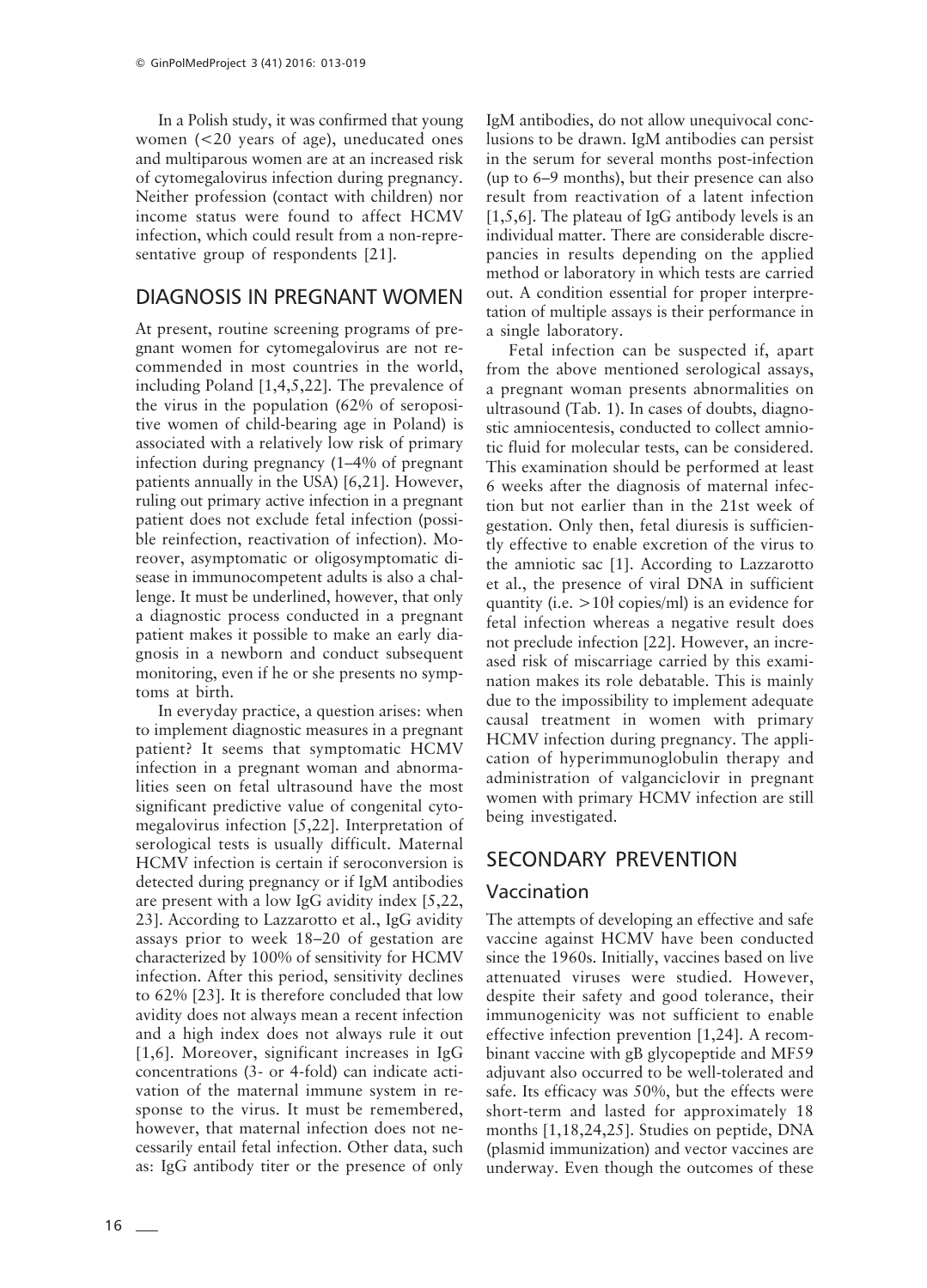studies are promising, none of the aforementioned vaccines has shown preventive action against congenital HCMV infection. The studies are still in phase I or II. Currently, it is not possible to prevent cytomegalovirus infection by active immunization.

#### Immunoprophylaxis

There are reports on effective administration of a specific hyperimmunoglobulin of high antibody avidity in order to both prevent and treat fetal infection. Unfortunately, these studies were mostly observational and conducted on small groups of patients. Nigro et al. report that immunoglobulin administration significantly reduced the risk of transplacental transition (16% in treated patients vs 56% in untreated ones). Additionally, it was shown that children born of mothers treated with immunoglobulin significantly more rarely presented with symptomatic cytomegalovirus infection than those born of women who did not receive this medication (3 and 50%, respectively). Moreover, the therapy caused no adverse effects [26]. Following passive immunization of mothers (200 IU of immunoglobulin/kg i.v.; in some cases additional 500 IU/kg administered to the amniotic sac; the intravenous dose was repeated in certain cases), sonographic signs of fetal infection (ventriculomegaly, enlarged placenta, hepatomegaly and ascites) regressed [27].

A retrospective study by Buxmann et al. also proves that immunoglobulin is effective in prevention and treatment of congenital cytomegalovirus infection. The frequency of transplacental transition was 23%. All 9 infected children presented no signs and symptoms of congenital cytomegalovirus infection either at birth or later (follow-up up to 12–36 months of life). Considerable heterogeneity of the investigated patients, e.g. in terms of time of infection (at the time of conception, in the first and second trimester of pregnancy), drug dosage (100–270 IU/kg), number of reinjections (1–6 times) and the lack of control group, were significant limitations of the study [28]. Moreover, Visentin et al., based on 31 pregnant patients, demonstrated the efficacy of 1 dose of immunoglobulin (200 IU/kg in the 20–24th week of gestation) in the case of primary HCMV infection documented prior to gestational week 17. Administration of Cytotect<sup>®</sup> significantly reduced the percentage of children with late complications of congenital HCMV infection (13% vs 43% among untreated women). It must be emphasized that the follow-up in these children lasted up to the first year of life and, for instance, hearing impairment resulting from vertical HCMV infection can be progressive and diagnosed after several years [29]. The only multicenter randomized trial available in the literature was a study conducted in Italy by Ravello. Pregnant women with primary HCMV infection diagnosed in gestational week 5–26 were administered 100 IU/kg of Cytotect® i.v.  $(n=61)$  or placebo  $(n=63)$  within the first 6 weeks of the diagnosis and subsequently in 4 week intervals (on average 5 infusions during pregnancy). The diagnosis was based on serology (seroconversion within IgG antibodies or the presence of IgM antibodies with low IgG avidity). Transplacental transition took place in 30% of cases in the treated group and in 44% of patients in the placebo group. The difference was not statistically significant. There were no statistically significant differences in terms of the frequency of clinical symptoms between children with prenatal HCMV infection born by treated (n=10) and untreated women (n=17), who were diagnosed on the basis of molecular tests after birth (30% for the treated group vs 24% for the placebo group). Longer observation of further development of these children was not conducted [30]. To sum up, the outcomes of the trial did not confirm the efficacy of hyperimmunoglobulin therapy at a dose of 100 IU/kg in prevention of congenital cytomegalovirus infection in children. Currently, two phase III large randomized trials evaluating the use of immunoglobulin in the prevention of congenital HCMV infection are underway (*A Randomized Trial to Prevent Congenital Cytomegalovirus*, NCT01376778, www.clinicaltrials.gov and *Interim analysis of the Cytotect® Phase III trial in congenital cytomegalovirus (CMV) infection shows clear indication of efficacy* of a German company Biotest). These results will have great impact on a decision concerning routine use of IgG hyperimmunoglobulin in the prevention of congenital HCMV infection.

#### Treatment

Antiviral medications (valacyclovir and ganciclovir) for prevention of congenital infection and treatment of congenital HCMV infection during pregnancy have been investigated for many years. Valacyclovir (Valtrex®, Vaciclor®) is the L-valyl ester of acyclovir for oral administration. Roxby et al., in their randomized study conducted among 148 pregnant women with primary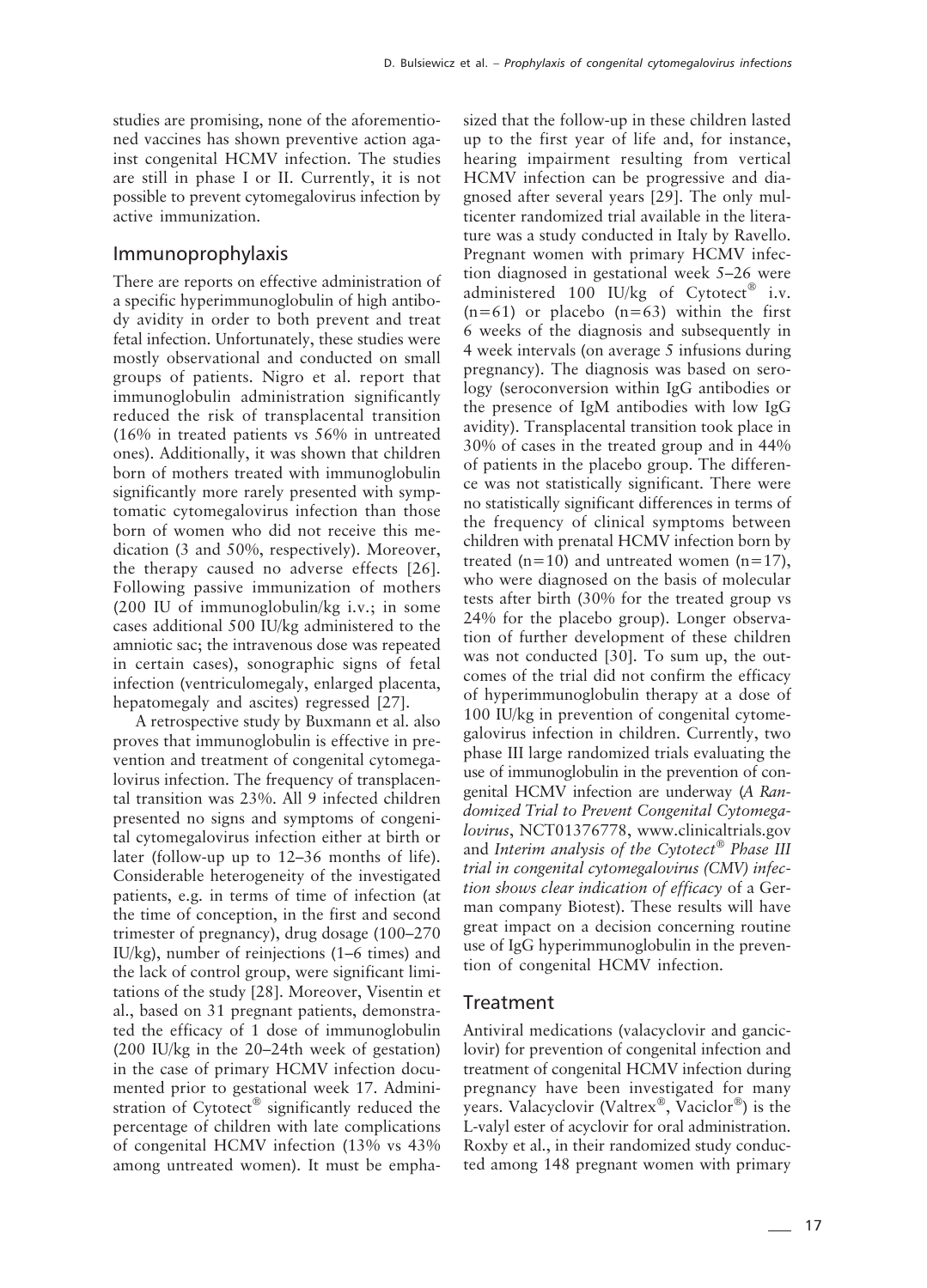HCMV infection and concomitant human immunodeficiency virus (HIV) infection, did not demonstrate a statistically significant difference between children born of women treated with valacyclovir and those who did not receive the drug in terms of the incidence of congenital and acquired CMV infection in newborns. These conclusions probably result from a too low dose of the drug (1 g daily) [31]. In a study by Jacquemark et al., it was shown that oral administration of valacyclovir to pregnant women (8 g daily) results in therapeutic drug concentrations in maternal and fetal blood and reduces fetal viremia. No adverse effects were noted [32]. Two large randomized trials on prevention and treatment of *in utero* congenital HCMV infection with valacyclovir are underway (*Valacyclovir to Prevent Vertical Transmission of Cytomegalovirus After Maternal Primary Infection During Pregnancy* NCT02351102 and *In UTE-RO Treatment of Cytomegalovirus Congenital Infection With Valacyclovir* NCT01037712, www.clinicaltrials.gov).

Ganciclovir, a synthetic analogue of deoxyguanosine, is more effective than acyclovir in HCMV infection, but also more toxic and potentially teratogenic. The literature mentions one case of ganciclovir treatment in a pregnant patient with renal transplant with the history of symptomatic cytomegalovirus infection 3 months prior to infection. Due to the presence of viral DNA in the amniotic fluid, the mother was administered ganciclovir from gestational week 22. The child was born healthy, with no symptoms of infection. There were no signs of viremia in body fluids. A diagnosis of congenital cytomegalovirus infection was made on the basis of a molecular test of amniotic fluid where the virus was found in the quantity of 80 copies/500 ng of DNA (positive result  $>10$ ). There was no other evidence for infection reactivation during pregnancy. It is significant and noteworthy that long-term administration of ganciclovir caused no fetal injury despite detection of drug concentrations in the amniotic fluid that exceeded minimum therapeutic doses (14 vs  $3 \mu M$ ). Moreover, the number of virus copies in the amniotic fluid reduced (8 vs 30) [33].

#### **CONCLUSION**

Congenital cytomegalovirus infection is a common problem. Its late complications are severe (abnormal psychomotor development, hypoacusis/hearing loss, ocular dysfunction) and have an impact on the whole life of infected children.

Routine screening programs of pregnant women are not conducted in Poland. Studies on the use of immunoprophylaxis and antiviral drugs in prevention of congenital HCMV infection are underway, but currently the outcomes concerning their efficacy are insufficient. Moreover, an effective vaccine against cytomegalovirus remains unavailable. It is therefore essential to undertake effective actions to raise awareness concerning pro-health behaviors among women of child-bearing age.

1. **Dunal M, Trzcińska A, Siennicka J**. Wirus cytomegalii – problem zakażeń wrodzonych. *Post Mikrobiol* 2013;  $52(1):17-28$ 

**REFERENCES**

**GFEREN** 

- 2. Komitet redakcyjny Głównego Urzędu Statystycznego: Zakład Wydawnictw Statystycznych, *Rocznik Demograficzny* 2014; Warszawa 2014.
- 3. **Enders G, Daiminger A, Bäder U, et al**. Intrauterine transmission and clinical outcome of 248 pregnancies with primary cytomegalovirus infection in relation to gestational age. *Journal of Clinical Virology* 2011;52:244– 246
- 4. **Evans C, Brooks A, Anumba D, et al.** Dilemmas regarding the use of CMV-specific immunoglobulin in pregnancy. *Journal of Clinical Virology* 2013;57:95– 97.
- 5. **Manicklal S, Emery VC, Lazzarotto T, et al.** The "Silent" Global Burden of Congenital Cytomegalovirus. *Clinical Microbiology Reviews* 2013;26(1):86–102.
- 6. **Cannon MJ, Hyde TB, Schmid DS.** Review of cytomegalovirus shedding in bodily fluids and relevance to congenital cytomegalovirus infection. *Rev Med Virol* 2011; 21(4):240–255.
- Cannon MJ. Congenital cytomegalovirus (CMV) epidemiology and awareness. *Journal of Clinical Virology* 2009; 46:6–10.
- 8. **Ross SA, Arora N, Novak Z, et al.** Cytomegalovirus reinfections in healthy seroimmune women*. The Journal of Infectious Diseases* 2010;201:386–389.
- 9. **Fowler KB, Stagno S, Pass RF**, **et al.** The outcome of congenital cytomegalovirus infection in relation to maternal antibody status. *N Engl J Med* 1992;326:663–667.
- 10. **Maidji E, Nigro G, Tabata T, et al.** Antibody treatment promotes compensation for human cytomegalovirus-induced pathogenesis and a hypoxia-like condition in placentas with congenital infection. *Am J Pathol* 2010; 177:1298–1310.
- 11. **Nassetta L, Kimberlin D, Whitley R**. Treatment of congenital cytomegalovirus infection: implications for future therapeutic strategies. *Journal of Antimicrobial Chemotherapy* 2009;63:862–867.
- 12. **Kimberlin DW, Lin CY, Sanchez PJ i wsp.:** Pharmacokinetic and pharmacodynamic assessment of oral valganciclovir in the treatment of symptomatic congenital cytomegalovirus diseases. *The Journal of Infectious Diseases* 2008;197(15):836-845.
- 13. **Kimberlin DW, Lin CY, Sanchez PJ.** Effect of ganciclovir therapy on hearing in symptomatic congenital cytomegalovirus disease involving the central nervous system: a randomized, controlled trial. *J Pediatr* 2003;143(1):16-25.
- 14. **Jiyeon J.** Knowledge and awareness of congenital cytomegalovirus among women. Infect. *Dis. Obstet. Gynecol* 2006;2006:1–7.
- 15. **Cordier AG, Guitton S, Vauloup-Fellous C, et al.** Awareness of cytomegalovirus infection among pregnant women in France. *Journal of Clinical Virology* 2012;53: 332–337.